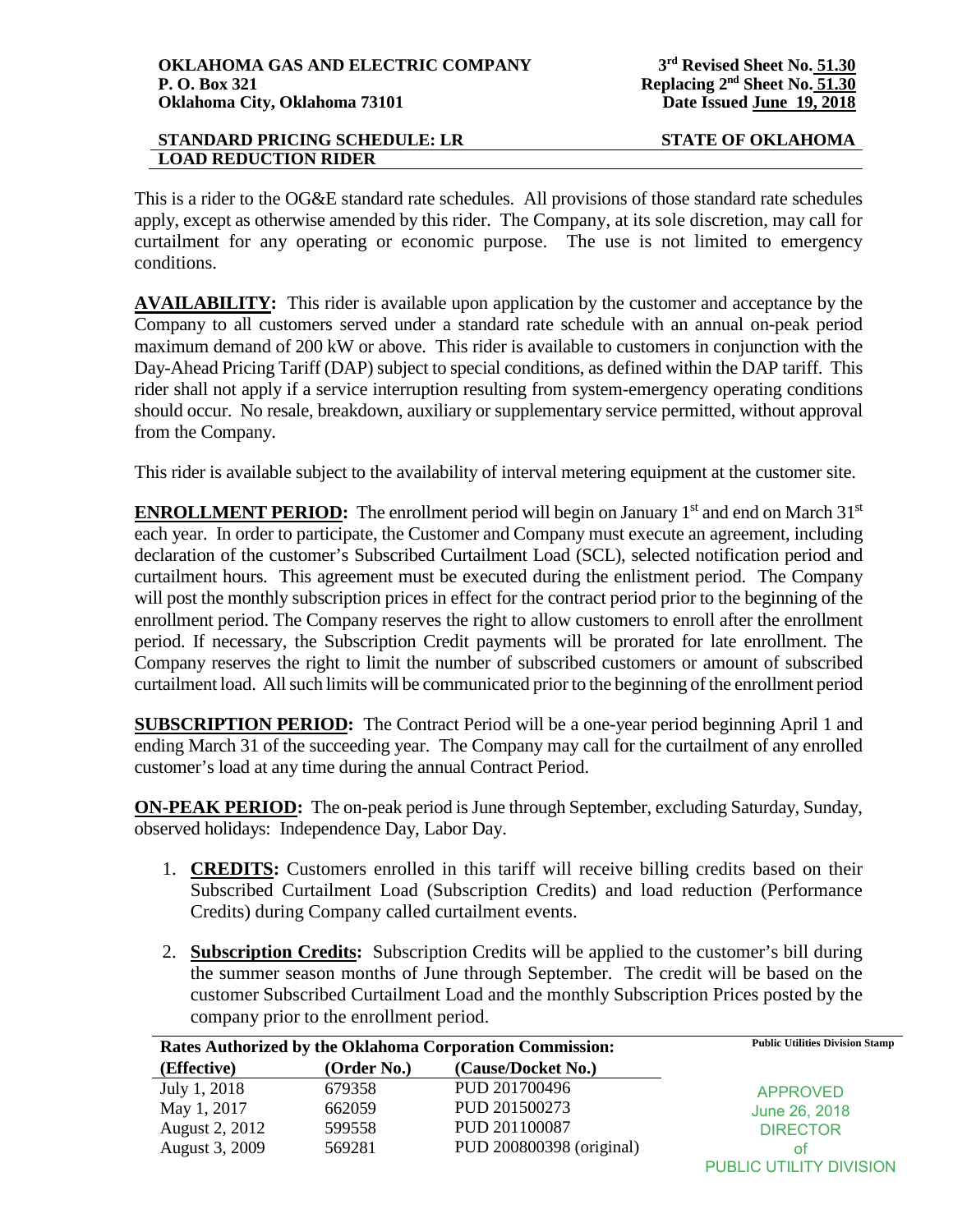1. **Performance Credits:** Performance Credits will be applied to the customer's bill during the billing period in which a curtailment is called by the Company. The credit will be calculated based on the difference of the baseline energy and actual measured energy during each hour of the curtailment event multiplied by the Curtailment Price communicated to the customer in conjunction with the curtailment notification. Minimum Curtailment Prices are posted prior to the enrollment period.

**DETERMINATION OF SUBSCRIPTION CREDITS:** The monthly subscription credits will be calculated and applied to each of the bills from June – September as follows:

$$
SC = LoadS * MSP * MSPF * NPF * CHF * CPF * LAF
$$

Where:

| SC         | $\equiv$ | <b>Subscription Credit</b>                                                                                                                                                                                        |
|------------|----------|-------------------------------------------------------------------------------------------------------------------------------------------------------------------------------------------------------------------|
| $LoadS =$  |          | Customer specified Subscribed Curtailment Load                                                                                                                                                                    |
| $MSP =$    |          | <b>Monthly Subscription Price</b>                                                                                                                                                                                 |
| $MSPF =$   |          | <b>Monthly Subscription Price Factor:</b><br>For SCL equal to or greater than 10% of maximum<br>On-Peak period demand $= 1.0$<br>For SCL equal to or greater than 15% of maximum<br>On-Peak period demand $= 1.1$ |
| <b>NPF</b> | $=$      | <b>Notification Period Factor</b>                                                                                                                                                                                 |
|            |          | If time $=$ 4 Hours then NPF $=$ 1.0<br>If time $= 1$ hour then NPF $= 1.1$                                                                                                                                       |
| <b>CHF</b> |          | <b>Curtailment Hours Factor</b>                                                                                                                                                                                   |
|            |          | If Hours = 40 then $CHF = 1.0$<br>If Hours = 80 then $CHF = 1.1$<br>If Hours = $160$ then CHF = $1.25$                                                                                                            |
| <b>CPF</b> |          | <b>Customer Performance Factor</b>                                                                                                                                                                                |
|            |          |                                                                                                                                                                                                                   |

| Rates Authorized by the Oklahoma Corporation Commission: |             |                          | <b>Public Utilities Division Stamp</b> |
|----------------------------------------------------------|-------------|--------------------------|----------------------------------------|
| (Effective)                                              | (Order No.) | (Cause/Docket No.)       |                                        |
| July 1, 2018                                             | 679358      | PUD 201700496            | <b>APPROVED</b>                        |
| May 1, 2017                                              | 662059      | PUD 201500273            | June 26, 2018                          |
| August 2, 2012                                           | 599558      | PUD 201100087            | <b>DIRECTOR</b>                        |
| August 3, 2009                                           | 569281      | PUD 200800398 (original) | ΩŤ                                     |
|                                                          |             |                          | <b>PUBLIC UTILITY DIVISION</b>         |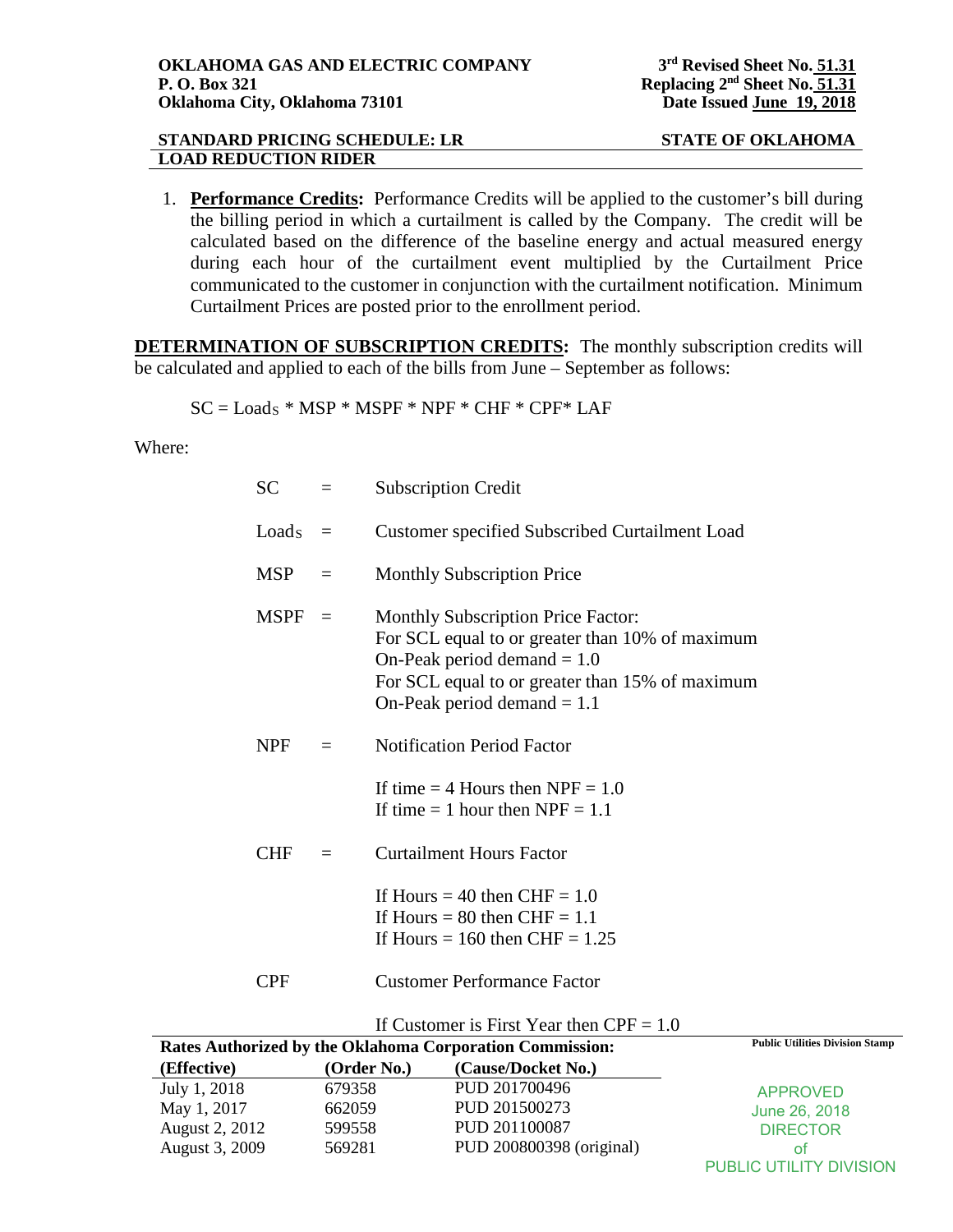If Customer is Continuing then  $CPF = 1.1$ 

If Customer is Direct Load Control then  $CPF = 1.3$ 

 $LAF =$  Applicable service level loss adjustment factor. Approved loss adjustment factor for the customer's service level.

**SUBSCRIBED CURTAILMENT LOAD:** During the enrollment period, the Customer will designate its SCL. The SCL, specified in kW, is the amount of load the customer expects to reduce during curtailment events. Customer must specify a SCL equal to at least 10% of the customer's maximum demand occurring during the most recent on-peak period. Customers must have actual historical measured on-peak period demands to be eligible to specify a SCL.

**MONTHLY SUBSCRIPTION PRICE:** The monthly subscription price is determined and published by the Company based on the expected capacity values for the contract period. The monthly subscription price will be posted prior to the beginning of the enrollment period.

**MONTHLY SUBSCRIPTION PRICE FACTOR:** If the customer elects an SCL equal to or greater than 15% of their maximum on-peak period demand, they will receive an additional 10% premium of the subscription credit.

**NOTIFICATION TIME FACTOR:** The customer will choose the required notification time period of either 4-hour notification or 1-hour notification. Although the Company endeavors to always give as much notice as possible prior to the curtailment period, the Company will provide the notification to a customer with at least the selected notification time. Customers electing to accept a 1-hour notification will receive a 10% premium of the subscription credit.

**CURTAILMENT HOURS FACTOR:** The customer will choose a curtailment limit of 40 hours, 80 hours, or 160 hours. This will be the maximum number of hours that the Company will call for a curtailment from the customer. Once the customer has been curtailed for the selected number of hours, the customer is no longer obligated to meet the curtailment commitment and will not be assessed the buy-through provision charges. Customers selecting a limit of 80 hours will receive an additional 10% of the subscription credit amount and customers selecting a limit of 160 hours will receive an additional 25% of the subscription credit amount.

**CUSTOMER PERFORMANCE FACTOR:** Customers enrolling in consecutive years will receive a premium of 10% of the subscription credit in the second and subsequent continuous years of enrollment.

|                |             | Rates Authorized by the Oklahoma Corporation Commission: | <b>Public Utilities Division Stamp</b> |
|----------------|-------------|----------------------------------------------------------|----------------------------------------|
| (Effective)    | (Order No.) | (Cause/Docket No.)                                       |                                        |
| July 1, 2018   | 679358      | PUD 201700496                                            | <b>APPROVED</b>                        |
| May 1, 2017    | 662059      | PUD 201500273                                            | June 26, 2018                          |
| August 2, 2012 | 599558      | PUD 201100087                                            | <b>DIRECTOR</b>                        |
| August 3, 2009 | 569281      | PUD 200800398 (original)                                 | ΩŤ                                     |
|                |             |                                                          | PUBLIC UTILITY DIVISION                |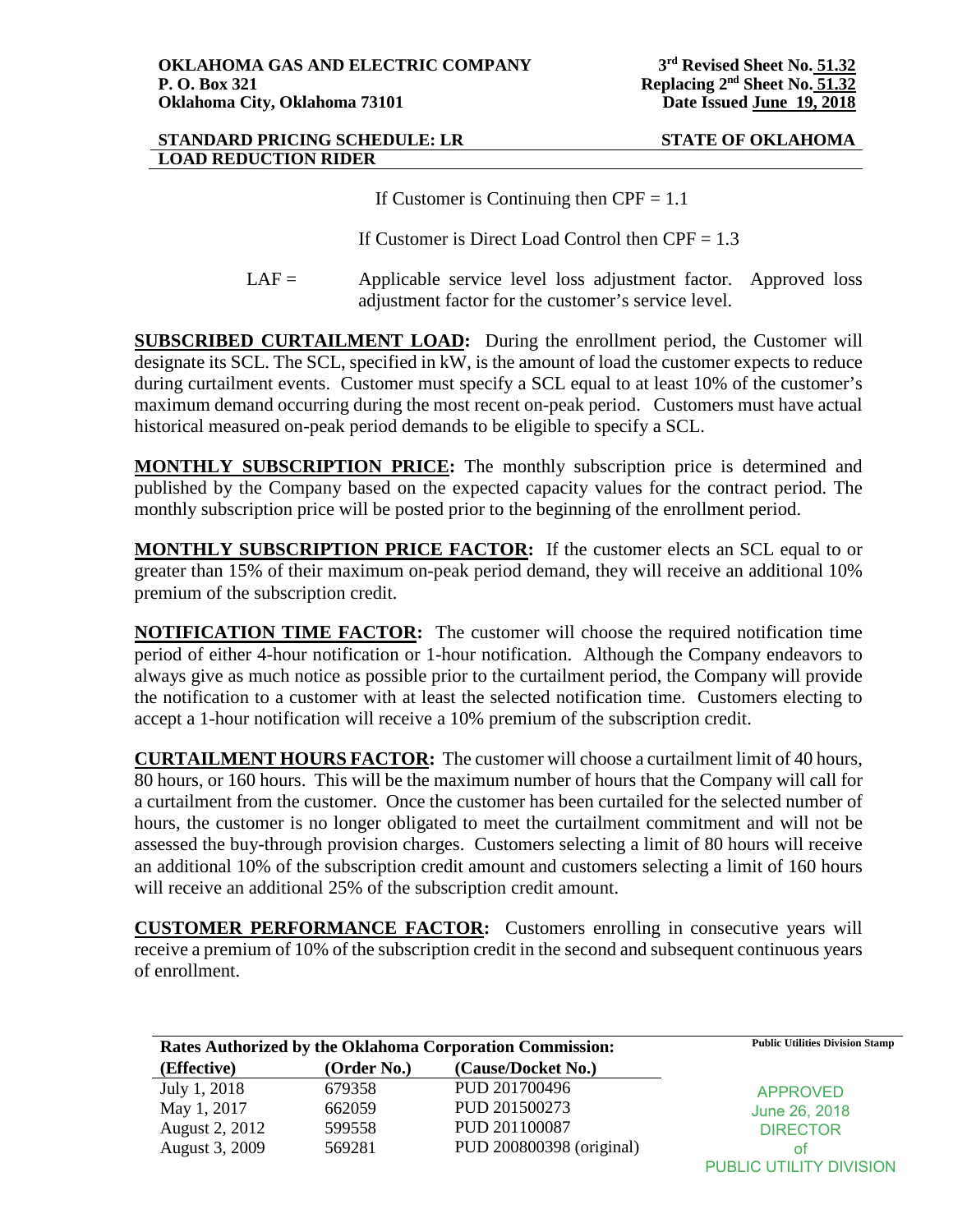**DIRECT LOAD CONTROL:** Customers that meet the requirements for direct load control make written application to the Company and are designated by the Company as direct load control participants shall receive a premium of 30% of the subscription credit.

Designation as Direct Load Control is determined by the Company and is subject to the following guidelines:

- The Customer must have a demonstrated load curtailment capability (subscribed curtailment load) of at least 5,000 KW or greater.
- The Customer must have a maximum on-peak period demand of 5,000 KW or greater.
- Customer must provide, at the customer's expense, an agreed upon method of direct control to the Company, available at a Company facility or other agreed upon location, to directly reduce the customer's load by the subscribed curtailment load.
- The Customer must agree to the 1-hour notification window and the curtailment limit of 80 Hours. The corresponding notification time factor (NTF) and curtailment hours factor (CHF) will apply in the determination of the Subscription Credit.

**DETERMINATION OF PERFORMANCE CREDITS:** The Performance Credit will be calculated and applied to the Customer's bill for the billing period in which a curtailment is called. The Performance Credit is calculated as follows for each curtailment event.

 $PC = \Sigma_{\text{hour}}$  (kWh<sub>base</sub> - kWh<sub>actual</sub>) \* Price<sub>Curtailment</sub> \* LAF

Where:

- $PC =$  Performance Credit, expressed as a credit. If, for any curtailment event, the above calculation results in a negative value (charge), the PC will be \$0.00.
- $kWh<sub>base</sub>$  = Baseline kWh for each hour (or portion of an hour) that the curtailment is called.
- $kWh_{actual} =$  Actual kWh for each hour (or portion of an hour) that the curtailment is called.

 $Price_{\text{cutailment}} = \text{Cuttailment}$  Price for the event.

LAF = Applicable Service Level Loss Adjustment Factor.

Special Condition:

|                |             | Rates Authorized by the Oklahoma Corporation Commission: | <b>Public Utilities Division Stamp</b> |
|----------------|-------------|----------------------------------------------------------|----------------------------------------|
| (Effective)    | (Order No.) | (Cause/Docket No.)                                       |                                        |
| July 1, 2018   | 679358      | PUD 201700496                                            | <b>APPROVED</b>                        |
| May 1, 2017    | 662059      | PUD 201500273                                            | June 26, 2018                          |
| August 2, 2012 | 599558      | PUD 201100087                                            | <b>DIRECTOR</b>                        |
| August 3, 2009 | 569281      | PUD 200800398 (original)                                 | Ωt                                     |
|                |             |                                                          | PUBLIC UTILITY DIVISION                |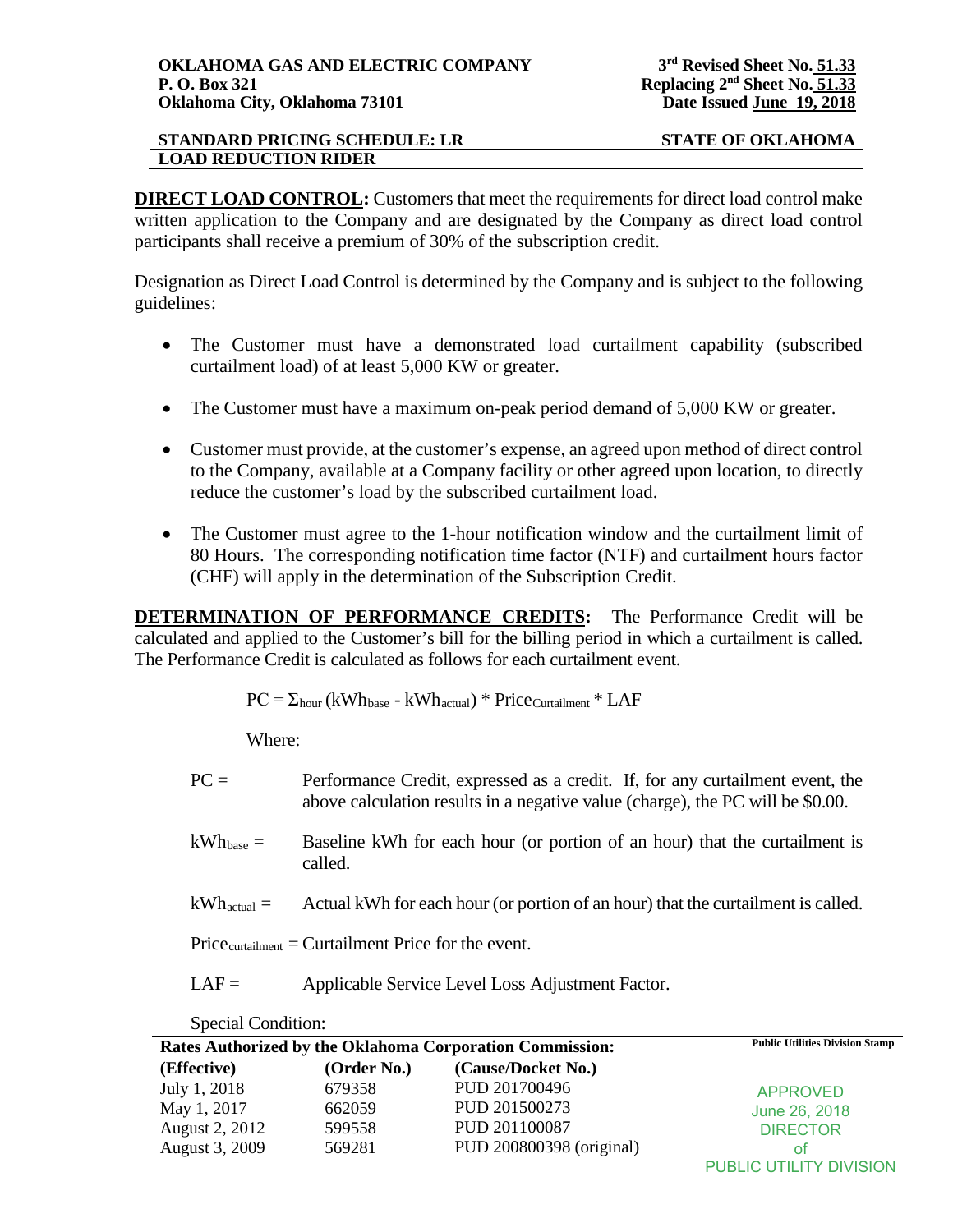For each curtailment event, Customers who have a Compliance Ratio (CR) equal to or greater than 80% will have the performance credit payment increased 10%.

Where:

 $CR = \sum_{hour} (kWh_{base} - kWh_{actual})/kWh_{expected}$ 

kWhexpected = SCL\*Event duration in hours

**Baseline kWh:** The baseline kWh is calculated as the average kWh in each of the same hours (or portion of hours) from the previous five work days excluding Saturday, Sunday, previous curtailment periods, and the following Company observed holidays: New Years Day, Martin Luther King Day, Presidents Day, Memorial Day, Independence Day, Labor Day, Veterans' Day, Thanksgiving (Thursday and Friday), and Christmas (including Christmas Eve Day). Under certain circumstances, a customer's specific operations may require an alternate time period for the determination of the average kWh to be used in the determination of the baseline kWh. The Company will assess these circumstances on a case by case basis.

**Actual kWh:** The actual kWh metered during each hour (or portion of an hour) during the curtailment event.

**Curtailment Price:** The Curtailment Price (stated in cents per kWh) for each curtailment event will be communicated to the customer at the time the notification of the event is provided to the customer. The Curtailment Price will reflect current system and Power Pool conditions and will be equal to or greater than the Minimum Curtailment Price.

The Minimum Curtailment Price for a contract period will be published prior to the beginning of the enrollment period.

**BUY-THROUGH CHARGE:** In the event that a customer fails to provide a reduction of Subscribed Curtailment Load during any interval of a curtailment event, the customer will be assessed a Buy-Through Charge based on the portion of the Subscribed Curtailment Load not reduced during each hour (or portion of an hour) of the curtailment period. Customers that have met their curtailment obligation (selected curtailment hours) will not be subject to the Buy-Through Charge for any hours in which a curtailment event is called beyond the elected curtailment hours.

**DETERMINATION OF BUY-THROUGH CHARGES:** The Buy-Through Charges are calculated and assessed on the customer's bill for the billing period in which the curtailment is called as follows:

|                |             | Rates Authorized by the Oklahoma Corporation Commission: | <b>Public Utilities Division Stamp</b> |
|----------------|-------------|----------------------------------------------------------|----------------------------------------|
| (Effective)    | (Order No.) | (Cause/Docket No.)                                       |                                        |
| July 1, 2018   | 679358      | PUD 201700496                                            | <b>APPROVED</b>                        |
| May 1, 2017    | 662059      | PUD 201500273                                            | June 26, 2018                          |
| August 2, 2012 | 599558      | PUD 201100087                                            | <b>DIRECTOR</b>                        |
| August 3, 2009 | 569281      | PUD 200800398 (original)                                 | ΩŤ                                     |
|                |             |                                                          | PUBLIC UTILITY DIVISION                |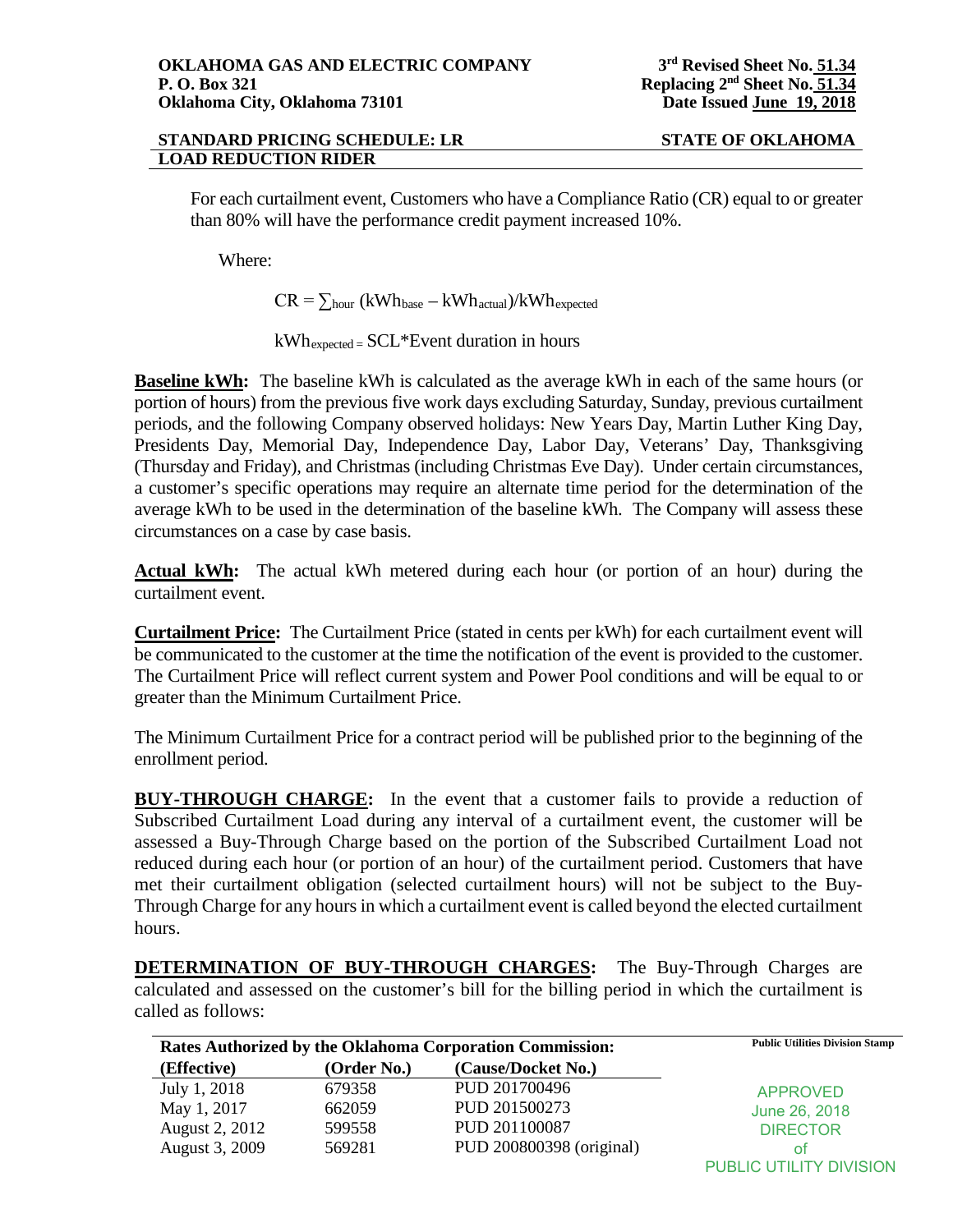|  | $BTC = BTC$ on-peak hours + $BTC$ off-peak hours |  |
|--|--------------------------------------------------|--|
|--|--------------------------------------------------|--|

## Where:

| $BTC_{\text{on-peak hours}} =$         | $\Sigma$ <sub>on-peak</sub> hour kWh <sub>Buy-Through</sub> * Price <sub>Curtailment</sub> * 2.0 * LAF                                                                                                     |
|----------------------------------------|------------------------------------------------------------------------------------------------------------------------------------------------------------------------------------------------------------|
| $BTC_{off\text{-peak hours}} =$        | $\Sigma$ off-peak hour $kWh$ Buy-Through * Price Curtailment * LAF                                                                                                                                         |
| Where:                                 |                                                                                                                                                                                                            |
| $BTC_{\text{on-peak hours}} =$         | Buy-Through Charge expressed as a charge for June 1<br>through September 30, from 12:00 p.m. until 8:00 p.m. local<br>time, excluding Saturdays, Sundays, Independence Day (as<br>observed) and Labor Day. |
| $\text{BTC}_{\text{off-peak hours}} =$ | Buy-Through Charge expressed as a charge for all hours not<br>defined as On-Peak.                                                                                                                          |
| $kWh_{\rm Buy\text{-}Through}=$        | Buy-Through kWh respective to on-peak and off-peak periods<br>for each interval. The Buy-Through kWh value is calculated<br>in the following manner:                                                       |
|                                        | If $(kWh_{base} - kWh_{actual}) < 0$ ,<br>then $kWh_{\text{Buy-Through}} = SCL$                                                                                                                            |
|                                        | If $0 < (kWh_{base} - kWh_{actual}) < SCL$ ,<br>then $kWh_{\text{Buy-Through}} = SCL - (kWh_{\text{base}} - kWh_{\text{actual}})$                                                                          |
|                                        | If $(kWh_{base} - kWh_{actual}) > SCL$ ,<br>then $kWh_{\text{Buy-Through}} = 0$ kWh                                                                                                                        |
| $Price_{\text{cutailment}} =$          | Load Reduction Curtailment Price for each event.                                                                                                                                                           |
| $LAF =$                                | Service Level Loss Adjustment Factor.                                                                                                                                                                      |

**FAILURE TO CONSISTENTLY MEET THE SUBSCRIBED CURTAIL LOAD REDUCTION:** At the Company's discretion, Customers that consistently fail to meet the subscribed curtailment load reduction are subject to reductions in the Subscribed Curtailment Load or may be disqualified for renewal during subsequent enrollment periods.

| Rates Authorized by the Oklahoma Corporation Commission: |             |                          | <b>Public Utilities Division Stamp</b> |
|----------------------------------------------------------|-------------|--------------------------|----------------------------------------|
| (Effective)                                              | (Order No.) | (Cause/Docket No.)       |                                        |
| July 1, 2018                                             | 679358      | PUD 201700496            | <b>APPROVED</b>                        |
| May 1, 2017                                              | 662059      | PUD 201500273            | June 26, 2018                          |
| August 2, 2012                                           | 599558      | PUD 201100087            | <b>DIRECTOR</b>                        |
| August 3, 2009                                           | 569281      | PUD 200800398 (original) | ΟŤ                                     |
|                                                          |             |                          | PUBLIC UTILITY DIVISION                |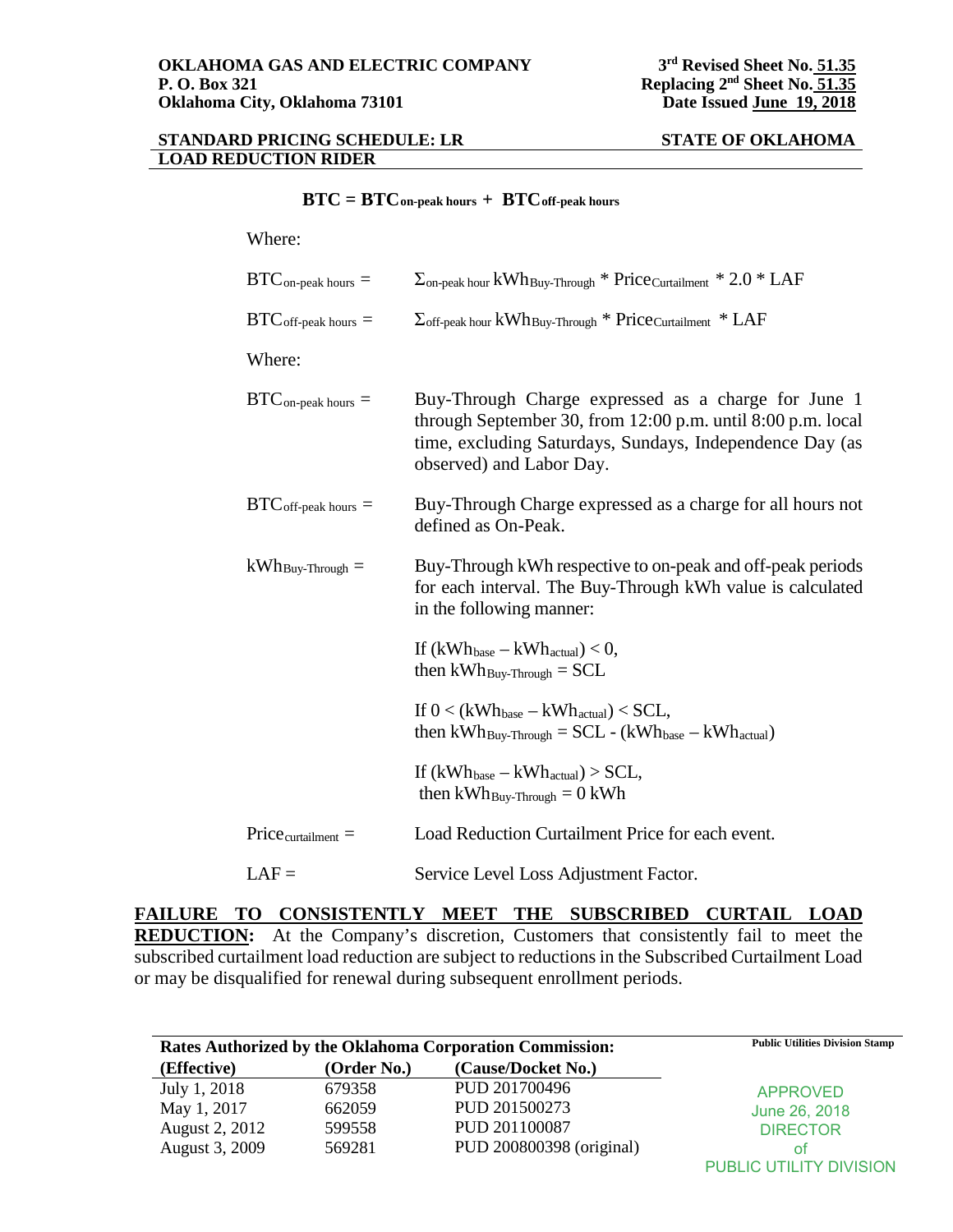**ADDITIONAL HOURS OF CURTAILMENT:** The Company may call for additional hours of curtailment beyond those the customers have subscribed. Customers who have met their subscribed hours of curtailment will be under no obligation to respond. If a customer elects to respond to the request for additional hours of curtailment, they will receive the Performance Credit for any reduction and will not be subject to any Buy-Through Charge.

**DEMONSTRATION OF CURTAILMENT CAPABILITY:** The Company reserves the right to execute a curtailment event affecting all enrolled, or a selected group of enrolled, customers during the initial 60 days of the annual contract period. This event will be for the sole purpose of a demonstration of the customer's curtailment capability. The demonstration of curtailment capability event shall be treated as if it were an actual curtailment event in all aspects of notification, measurement, billing and Buy-Through Charges. The hours of curtailment during the event will count toward the customer's total obligation of hours. Following the demonstration event, the customer and Company may agree to increase or decrease the Subscribed Curtailment Load based on the results of the demonstration of capability.

# **SPECIAL CONDITIONS:**

- 1. Notice for Curtailment: The Company shall always endeavor to give the customer as much notice as possible before the curtailment is to occur and shall never give the customer less than the customer's elected notification period.
- 2. Periods of Curtailment: Periods of Curtailment shall be those times when the Company has called for an enrolled customer's load to be disconnected from the Company's lines. The Company is solely responsible for determining the need for load curtailment requests. The Periods of Curtailment may be called beginning with any 15 minute interval for the duration of not less than four (4) hours. No more than one period of curtailment will be called for any customer in a 24 hour period. Any Period of Curtailment for any customer shall not exceed eight (8) hours in length. Curtailment may be required at any time during the 12 month contract period.
- 3. DAP and FP Customers: An enrolled customer which is also a Day-Ahead Pricing (DAP) or Flex Price (FP) customer shall be governed by the participation and buy-through provisions as defined in the DAP and FP tariffs.
- 4. Direct Load Control Equipment: The customer shall be responsible for either an up-front payment or a pay-out over the 12 months of the contract for Company service for any additional equipment necessary to provide OG&E the ability to interrupt the subscribed load from OG&E's system from an OG&E designated control center. Any and all operation and maintenance expenses associated with such equipment will be paid by the customer on an as

| Rates Authorized by the Oklahoma Corporation Commission: |             |                          | <b>Public Utilities Division Stamp</b> |
|----------------------------------------------------------|-------------|--------------------------|----------------------------------------|
| (Effective)                                              | (Order No.) | (Cause/Docket No.)       |                                        |
| July 1, 2018                                             | 679358      | PUD 201700496            | <b>APPROVED</b>                        |
| May 1, 2017                                              | 662059      | PUD 201500273            | June 26, 2018                          |
| August 2, 2012                                           | 599558      | PUD 201100087            | <b>DIRECTOR</b>                        |
| August 3, 2009                                           | 569281      | PUD 200800398 (original) | ΩŤ                                     |
|                                                          |             |                          | PUBLIC UTILITY DIVISION                |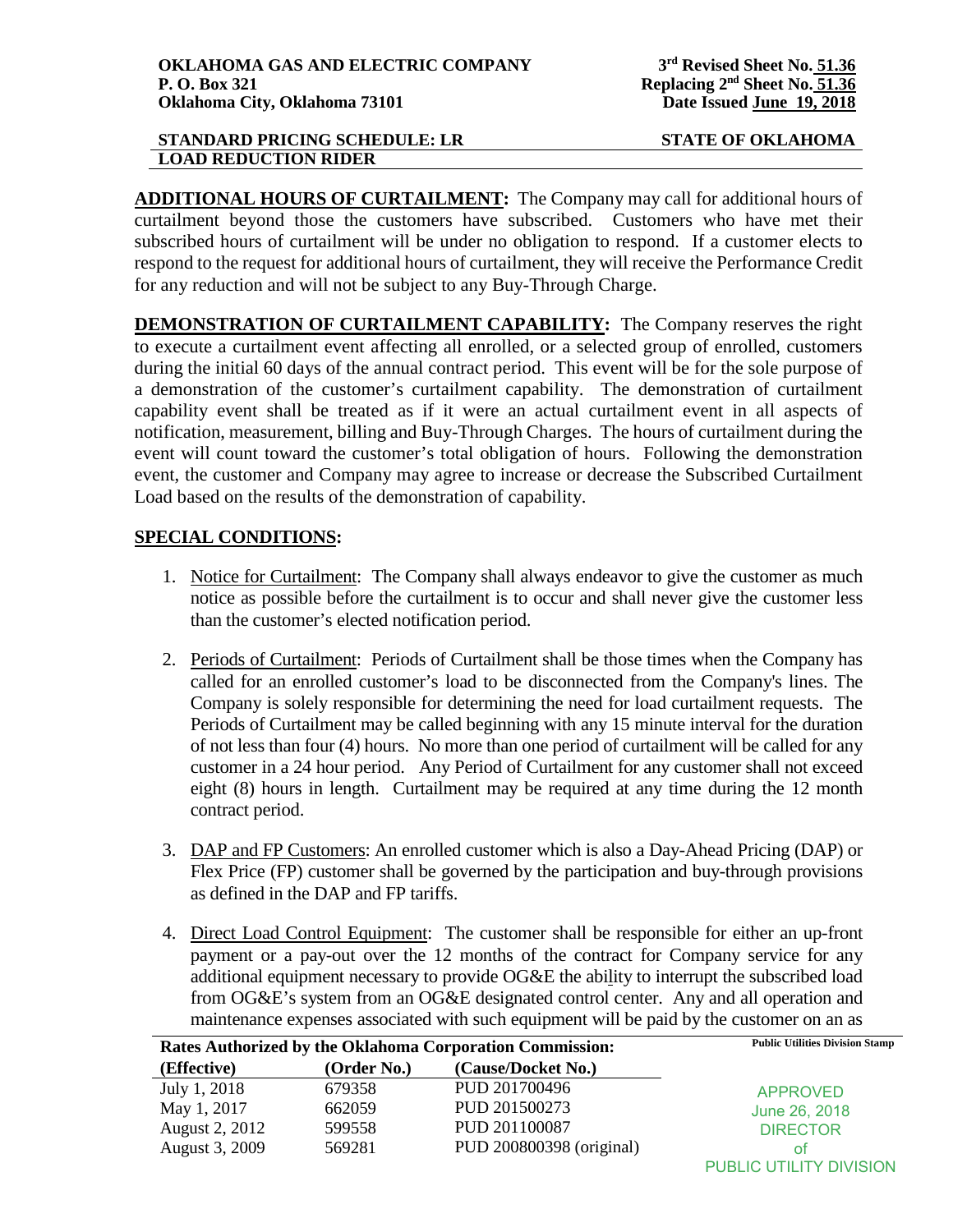occurred basis. Failure to remit payment within 30 days shall be cause for removal of the customer's Direct Load Control designation.

- 5. Failure to Curtail: During the re-enrollment period, the Company reserves the right to reduce or refuse re-enrollment of a customer's subscribed curtailment load and the corresponding subscription credits to any customer who has consistently demonstrated the inability to curtail as called for within the curtailment program. The Company retains the right to monitor loads and assess buy-through provisions for each 15-minute interval to ensure customer's conformance to curtailment requirements over the entire curtailment period.
- 6. Customer's Inappropriate Actions: If it is determined at any time by the Company that the customer is manipulating the rider so as to reduce the benefit expected by the Company, the customer is in default and will be removed from this rider without penalty to the Company.
- 7. Restriction: This rider is not available to customers being served under the Back-up Tariff.
- 8. Notification Method: Notification methods include the following: Test messaging, voice mail (able to receive an automated curtailment notice), or e-mail. A customer can choose any or all of these notification vehicles. These are the only means of notification of a curtailment event that a customer will receive. It will be the customer's responsibility to keep any method of notification "current" either by supplying that updated information to the appropriate Company representative or by maintaining updated notification on the Company's approved website.

| Rates Authorized by the Oklahoma Corporation Commission: |             |                          | <b>Public Utilities Division Stamp</b> |
|----------------------------------------------------------|-------------|--------------------------|----------------------------------------|
| (Effective)                                              | (Order No.) | (Cause/Docket No.)       |                                        |
| July 1, 2018                                             | 679358      | PUD 201700496            | <b>APPROVED</b>                        |
| May 1, 2017                                              | 662059      | PUD 201500273            | June 26, 2018                          |
| August 2, 2012                                           | 599558      | PUD 201100087            | <b>DIRECTOR</b>                        |
| August 3, 2009                                           | 569281      | PUD 200800398 (original) | ΩŤ                                     |
|                                                          |             |                          | <b>PUBLIC UTILITY DIVISION</b>         |